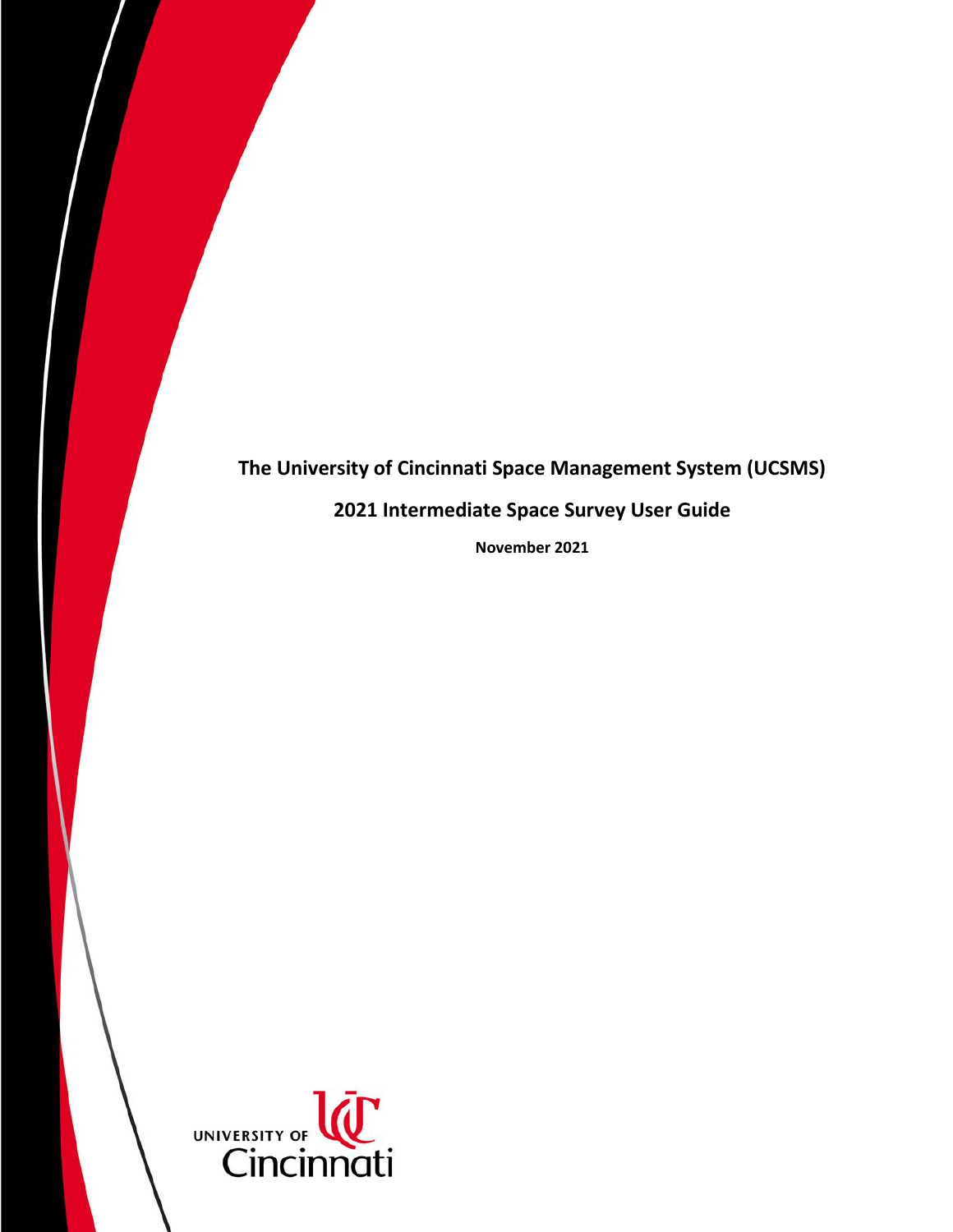# Table of Contents

| $\mid$ Topic                  | Page |
|-------------------------------|------|
| Introduction                  | 3    |
| <b>Updating Room Data</b>     | 3    |
| <b>Updating Employee Data</b> | 9    |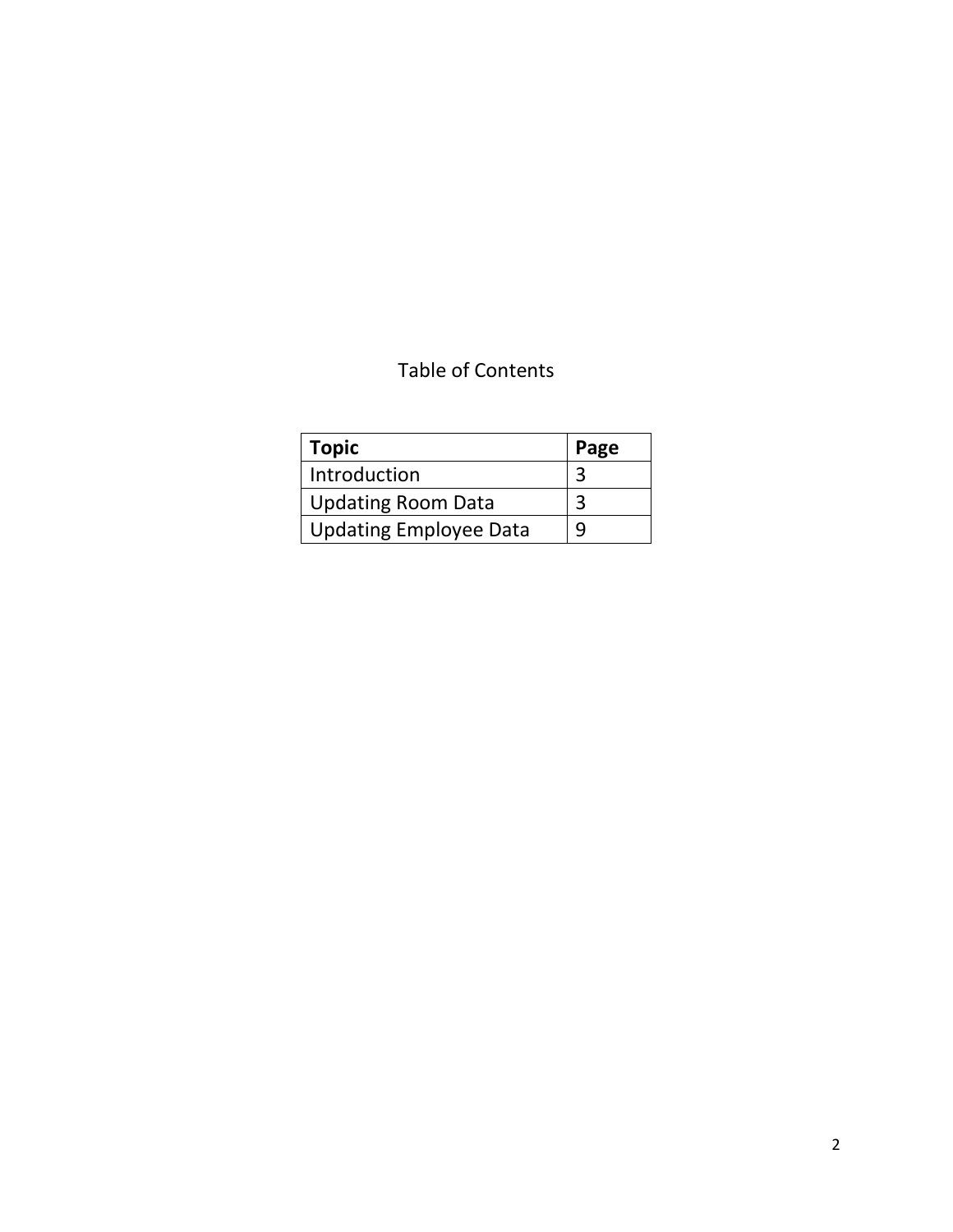# **UCSMS User Documentation**

# **Introduction**

This survey uses a web based tool for updating data related to how space at UC is used. The data in this system comes from the Space Management database and other university databases.

This **guide is designed to help the authorized users** who have been designated by their College/Department to update data associated with their area.

Data that can be updated using the survey includes **Room Data** and **Employee Data**.

# **Room Data**

Data assigned to rooms that can be updated in the survey includes the following:

- Room Types (Office, Wet Lab, etc.)
- Capacity (The number of people/students a space is designed to hold)
- Safety Equipment Counts (Fume hoods, biosafety cabinets, etc.)
- Departmental Assignments (A&S History, CCM Dance, Housing & Food Services)
- Room Function (Instruction, Organized Research, etc.)

This survey allows users **to request changes to room data**. There are three possible actions that the System Administrators with approval rights can take.

- He or she can either **accept** the request in which the requested update will populate the official space database.
- He or she can **reject** the request and comment on why the update was rejected.
- He or she can **modify** the request in which the modified update will populate the official space database.

*Note: Regardless of which approval scenario happens, users will get an email letting them know what happened with your requested update.*

#### **Steps to update Room data**

- 1. Review data currently assigned to rooms in the Space Management System. The Space Management department has supplied your College/Department with this information in the form of a spreadsheet. (you need to use the web tool to update the data)
- 2. Determine which rooms have data that is accurate and up to date and which rooms need some data updated
- 3. Use the following steps to update the data that is no longer accurate
- 4. Survey Administrators review the requested update

Below is the process to have room data updated.

a. Go to th[e Space Management website](https://www.uc.edu/about/admin-finance/planning-design-construction/maps-space-management.html)

*Tip: Some of the documents available on this page include: room type definitions, square footage definitions, room function definitions and other information contained in the system.*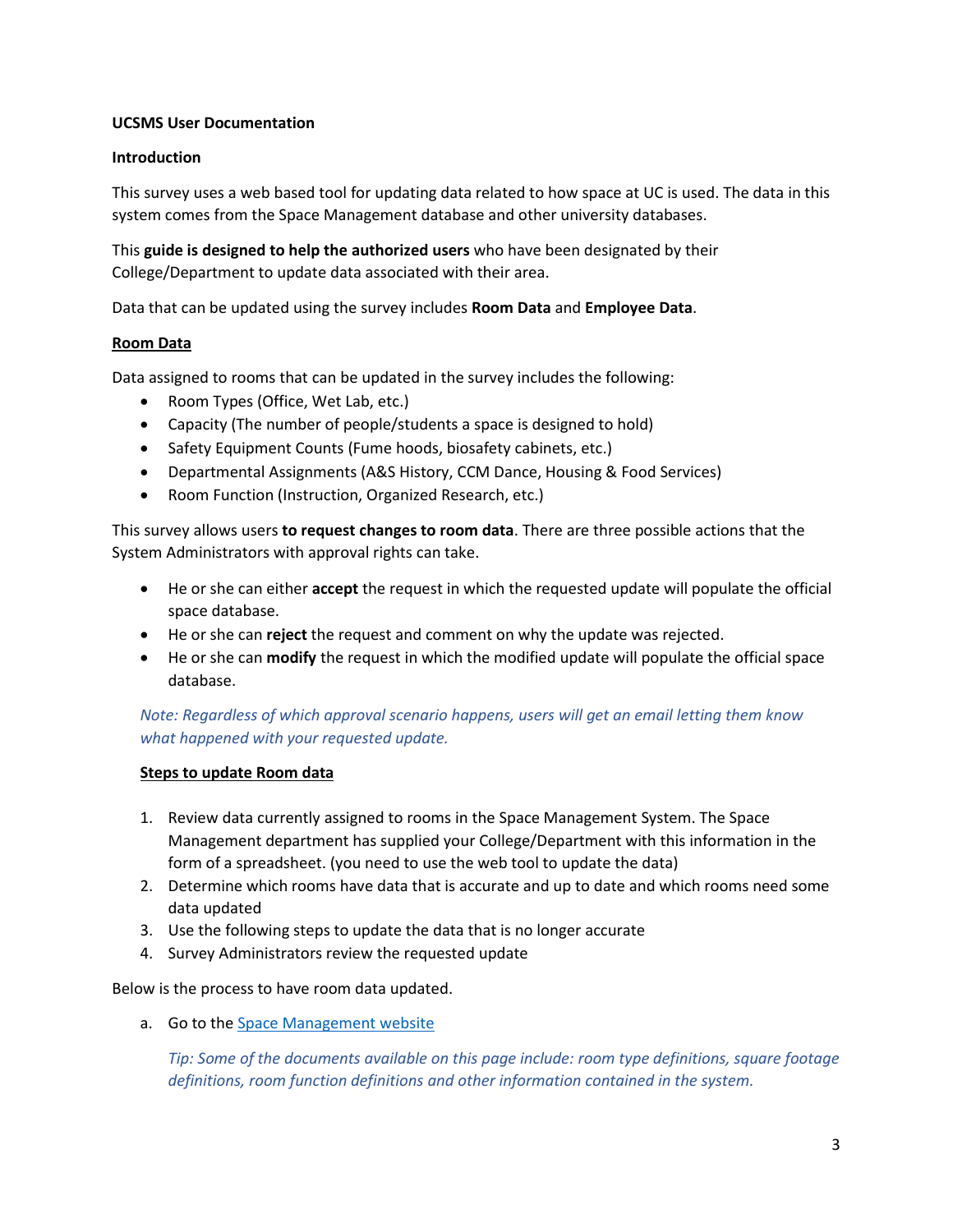# b. Click the link Enter University of Cincinnati Space [Management](https://space.uc.edu/archibus/login.axvw) System (UCSMS) a. Enter your UC ID and password

# SURVEY\_USER v<br>Find a form or report **IC** Cincinnati Space Inventory & Per niversity o<br>roject<br>JRVEYOR Map Navigat Role<br>21.3.3.697 sity of Ci ity of Ci **XLS** 26.7<br>91.2<br>0.0<br>91.0<br>23.4<br>131.8<br>19.0<br>57.0<br>137.0 Springfield<br>Twp  $\bullet$ 扇  $\bullet$ Gincinnati inders amsbur<br>Two esri-

**Navigating to the Data Update Pages**

# Or Click on your Username to select "Process Navigator"

# **Figure 1 (Space Management System Navigation Page)**

- c. Select the down arrow next to your username in the top right of the page
	- a. Select "Process Navigator" from the bottom of the menu
- d. From the menu on the left, select "Space Management and Planning"
- e. Select Higher Ed Survey
- f. Select "Update Room Detail" from the menu on the left

*Tip: To make viewing the page easier, you can double click on the series of dots on the right sides of the left panes/menus to collapse the panes. You can click the small arrows on the collapsed panes to bring them back.*

#### **Updating Room Data**

*Tip: For reference, the chart below represents the relationship between room types, departmental assignments, and function assignments in the UCSMS.*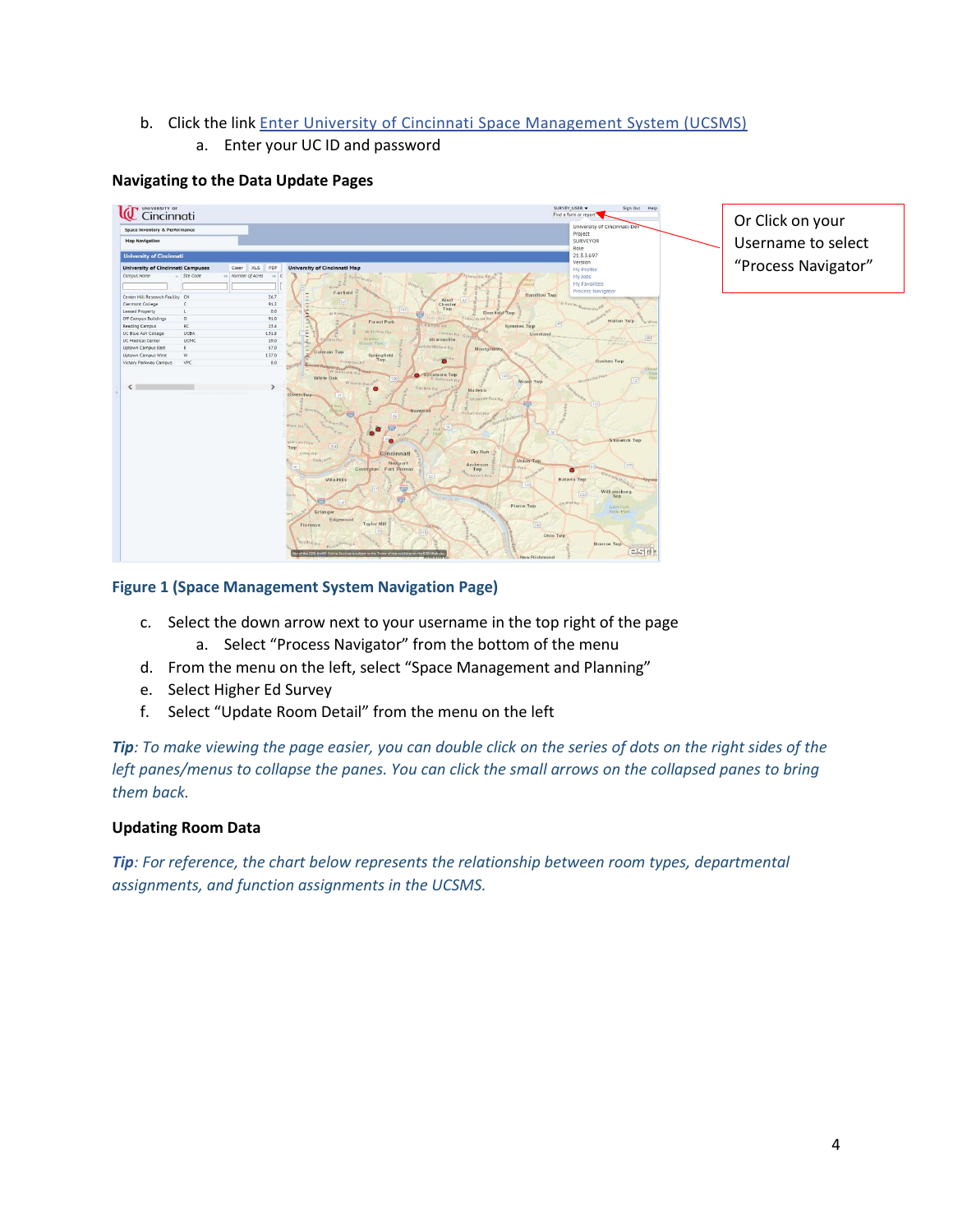

**Figure 2 (Room Pyramid)**

See the next page for steps to update room data.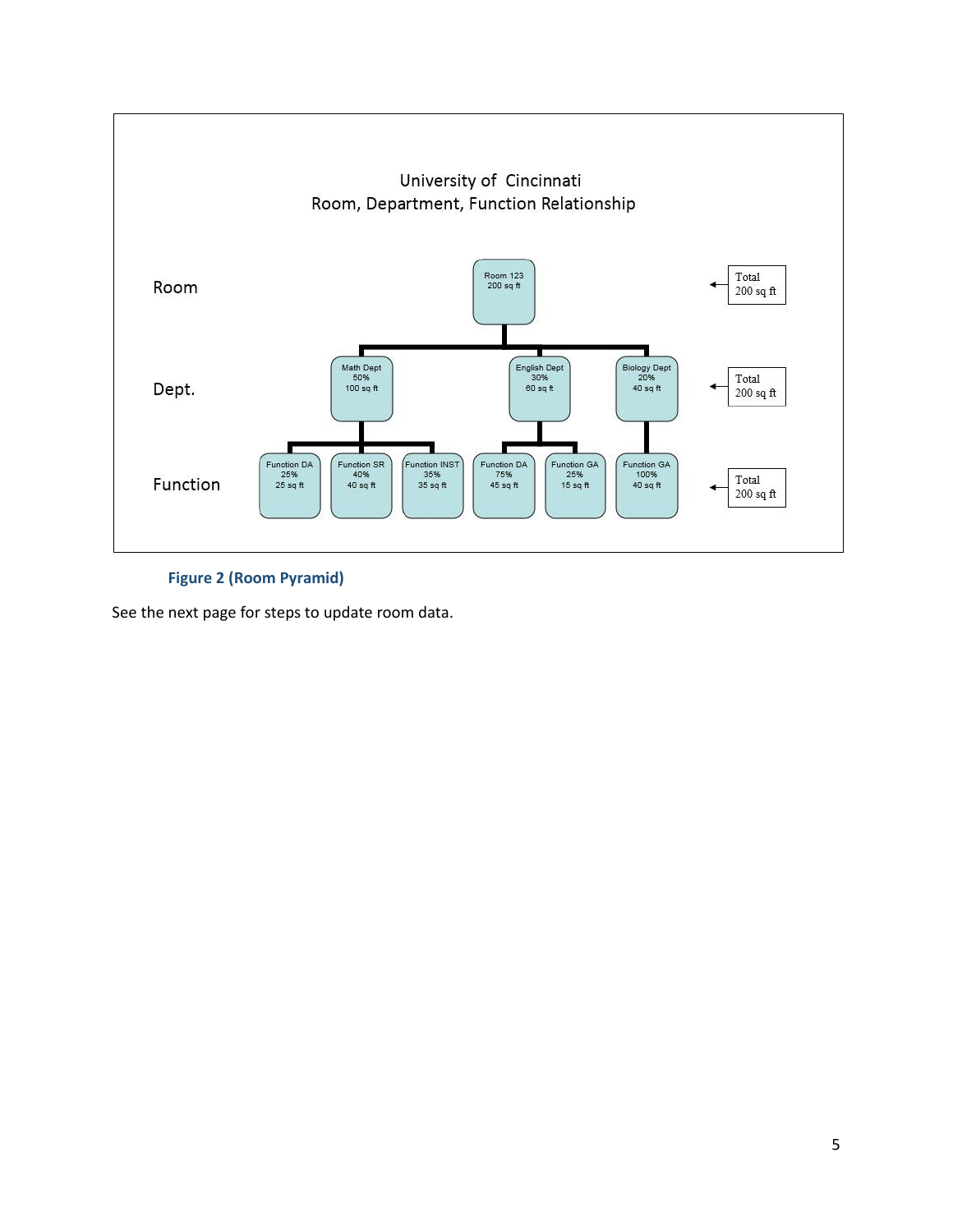Below is an example of the page you will see when you click "Update Room Details".



The process for updating room data is documented with the assistance of the numbered text boxes associated with the "Figure 3" above.

#### **Section #1**

Select the department where the rooms you would like to update are located.

#### **Section #2**

Select the room you would like to update. *Note: You must click on the room number itself. You may have to slide the window to the right to see the whole room number. To the right is also the room type and the status of the room in the update process.*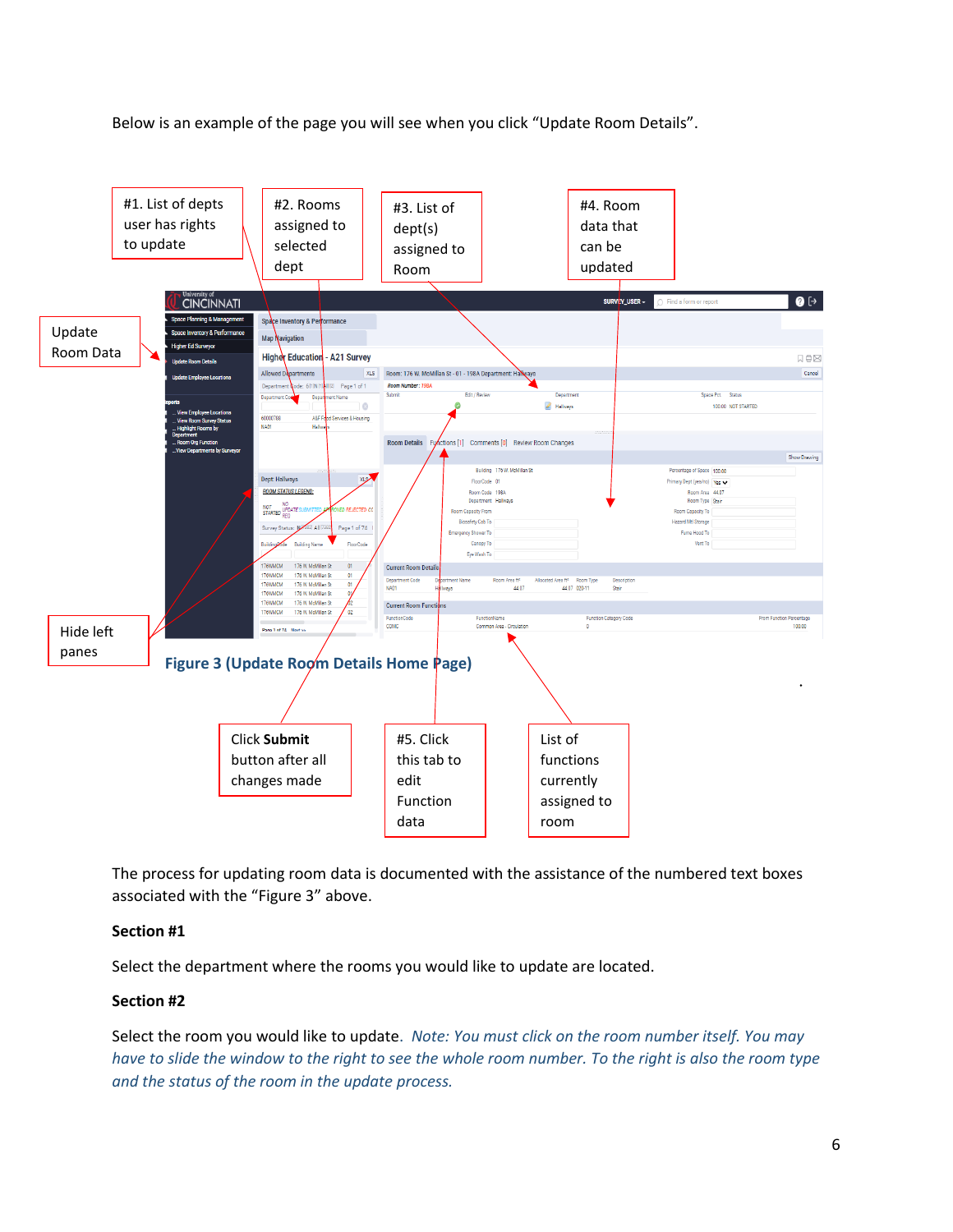- a. This window includes a color coded status section.
- b. Use the filters for Building Name, Room Code (number) and/or others to navigate to where you want to update.
- c. This section also has an "XLS" button on the top right that will export the room list to Excel.

Users need to click the "**Submit**" button when you have completed all updates to the room. This will submit the request to system administrators for review.

# Section #3

If this section lists more than one department, it means that the selected room has multiple departments assigned to it. The row that is highlighted in the darker color denotes the department assignment that is selected for editing.

To switch which is department is selected, click "Edit/Review" on the row with desired department. *Note: You can only update departmental assignments for departments that you have rights to update. If a room is assigned to more than one department, you may have rights to one or all the departments.*

If the selected Org should not be currently assigned to the room

- Click the "Comments" tab in the center of the page
- Click the "Add Comment" button
- Place a comment in the window stating the Org is not assigned to the room. If you know what Org should be assigned to the room, enter that data. If the new Org only occupies part of the room, write what percentage of the should be assigned to the Org.

When users are done with updates to the room, they click the "**Submit**" button.

Section #4

This is the section where most of the updates are made.

*Note: Data that is greyed out cannot be changed. Data with boxes to the right can be updated.*

- To update the room type, click the in "Room Type" window and then click the three dot (…) icon and pick from the pop-up menu. You can use the filter button in the "Description" column to select the new room type. *Room type definitions can be found on the right sid[e Space](https://www.uc.edu/about/admin-finance/planning-design-construction/maps-space-management.html)  [Management home page.](https://www.uc.edu/about/admin-finance/planning-design-construction/maps-space-management.html)*
- To update the room capacity, change the number in the "Capacity" window. Note: If the capacity of the room is null/zero, enter nothing.
- To update the safety equipment counts, change the numbers in the appropriate window(s). Note: *Definitions of safety equipment can be found on the righ[t Space Management home page.](https://www.uc.edu/about/admin-finance/planning-design-construction/maps-space-management.html) (see, "Hood Definitions".)*

*If you are done with updates to the room, click the "Submit" button.*

Section #5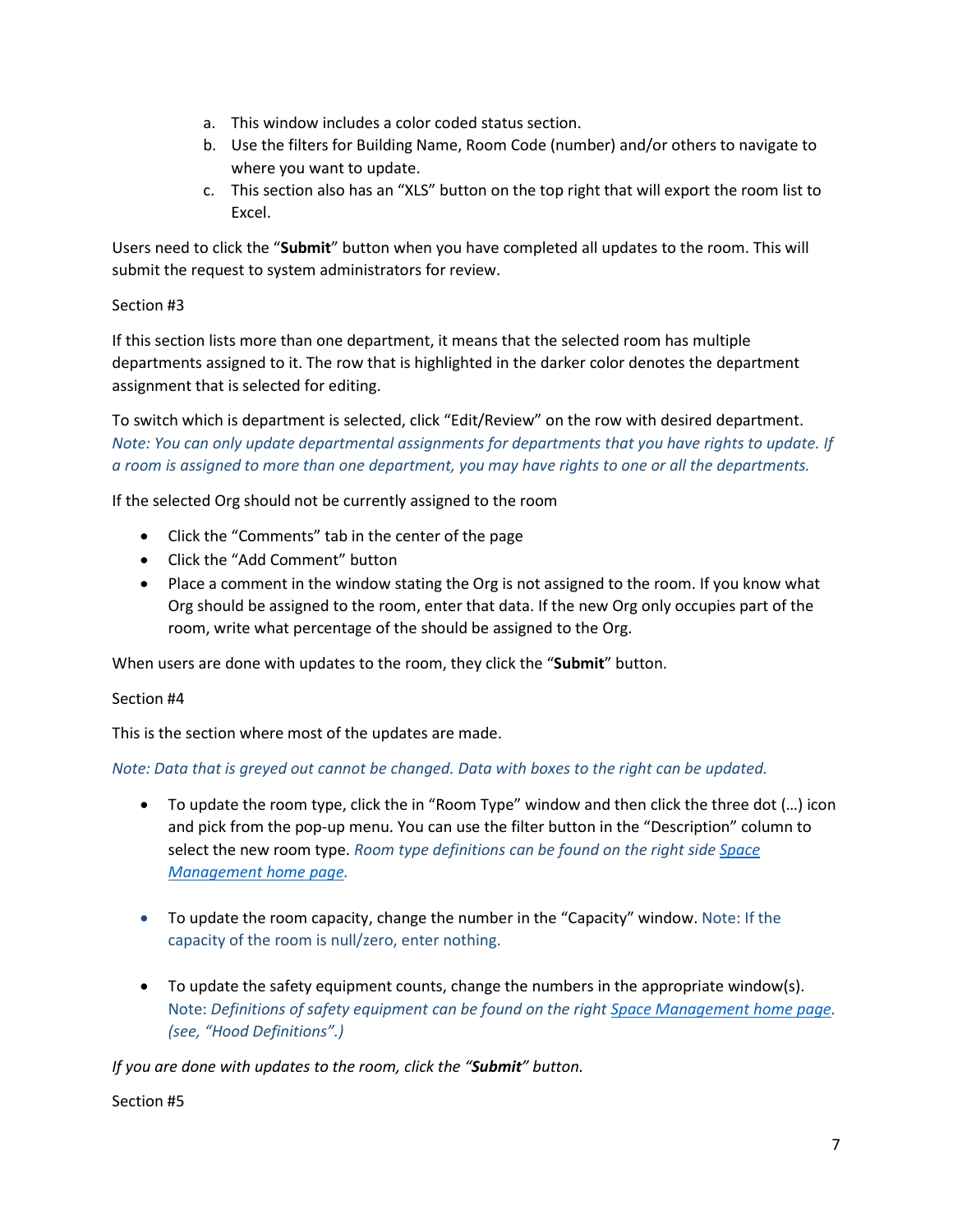To change the function(s) assigned to a department assigned to a room, click the "Functions" tab in the middle of the page.

- To change percentage that a function is assigned, click the icon in the "Edit" button of the function tab for the desired function record. You can then change the number (*in 5% increments*) in the "Percentage of Space" in the pop-up window. Then click the "Save" in the "Add/Edit Functions for Survey Record" page.
- To add a function to a department click the "Add Room Functions" button at the top right side of the Function tab.
	- o Click your cursor in the "Function Code" box. Click the three dot icon on the right side of the box and select a function. *(links to definitions for functions can be found on [Space](https://www.uc.edu/about/admin-finance/planning-design-construction/maps-space-management.html)  [Management home page](https://www.uc.edu/about/admin-finance/planning-design-construction/maps-space-management.html)*
	- o Type the percentage for the function (*in 5% increments*) assigned to the department for the room.

To remove a function from a room, click the red  $X$  under the Delete Function heading. This will indicate that the function percent is 0.00.

*If you are done with updates to the room, click the "Submit" button.*

Note: *Function percentages must add up to 100%.*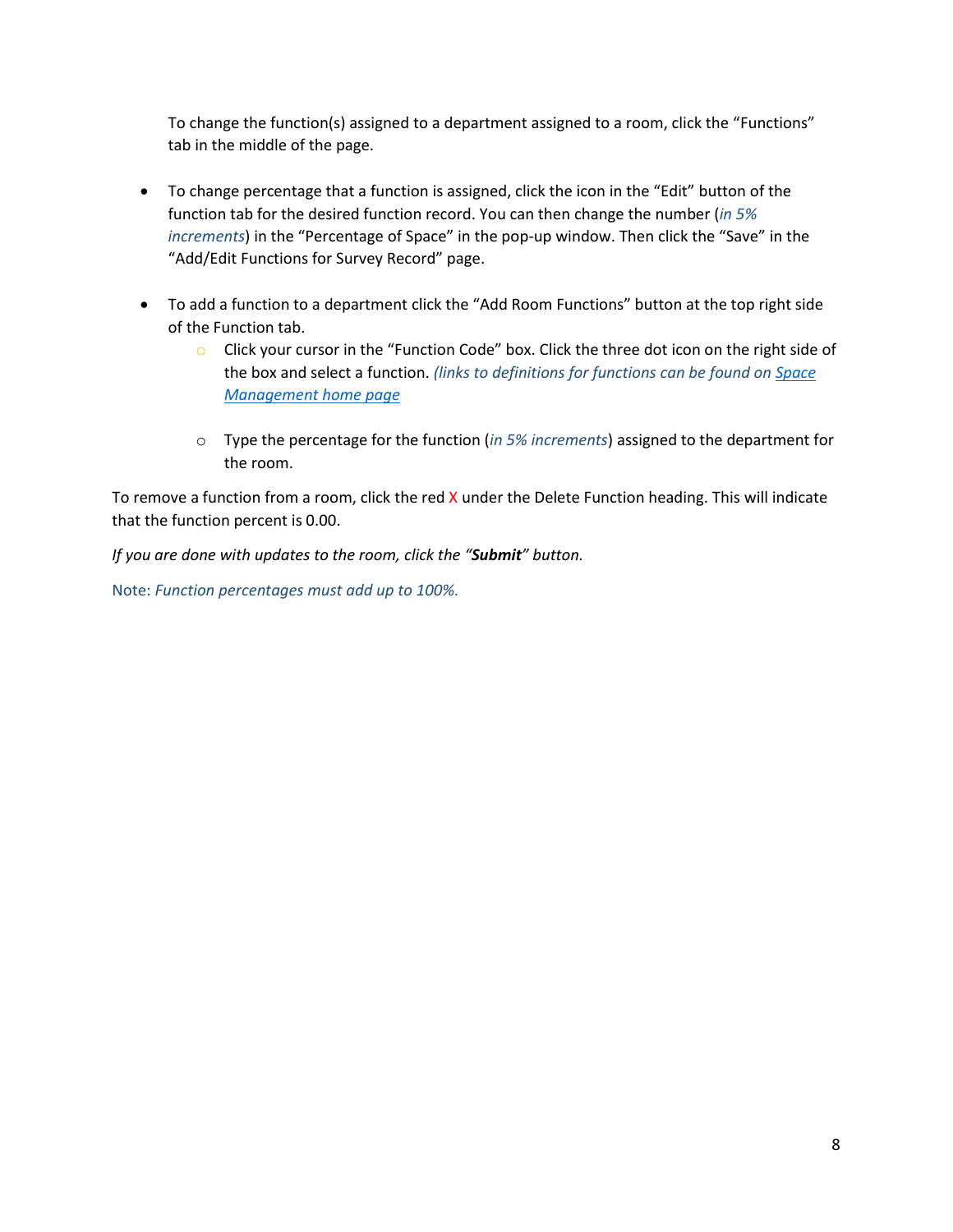# **Employee Data**

Data assigned Employees that can be updated

- Primary location of employee
- Secondary locations of employee
- Primary Investigator Designation
- Primary Investigator Associated With

Updates to the employee data do not go through an approval process. Once a user submits a change that change will populate the official space database.

#### **Updating Employee Data**

Below is the process to update to employee data

a. Go to th[e Space Management website](https://www.uc.edu/about/admin-finance/planning-design-construction/maps-space-management.html)

*Tip: Some of the documents available on this page include: room type definitions, square footage definitions and other information contained in the system.* 

- b. Click the link Enter University of Cincinnati Space [Management](https://space.uc.edu/archibus/login.axvw) System (UCSMS)
	- a. Enter your UC ID and password

#### **Navigating to the Data Update Pages**



Or Click on your Username to select "Process Navigator"

- c. Select the down arrow next to your user name in the top right of the page a. Select "Process Navigator" from the bottom of the menu
- d. From the menu on the left, select "Space Management and Planning"
- e. Select Higher Ed Survey
- f. Select "Update Employee Locations" from the menu on the left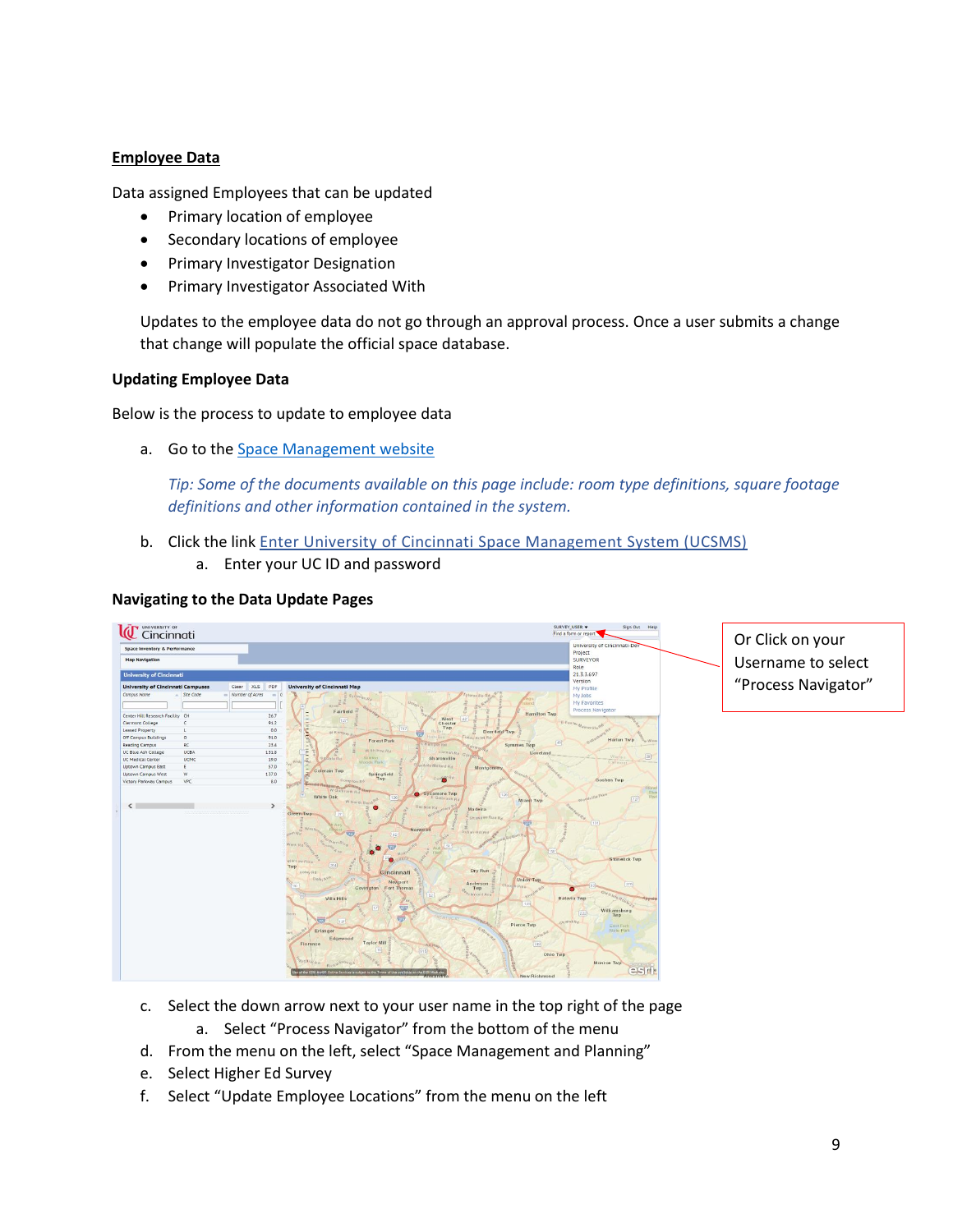*Tip: To make viewing the page easier, you can double click on the series of dots on the right sides of the left panes/menus to collapse the panes. You can click the small arrows on the collapsed panes to bring them back.*

The process for updating employee data is documented with the assistance of the numbered text boxes associated with the "Figure 4" below.

Note: Below is the process an employee record goes through during the Space Survey.

- 1. If the employee data is all correct no action is required
- 2. If some employee data needs to be updated, the user uses the following steps to update the data.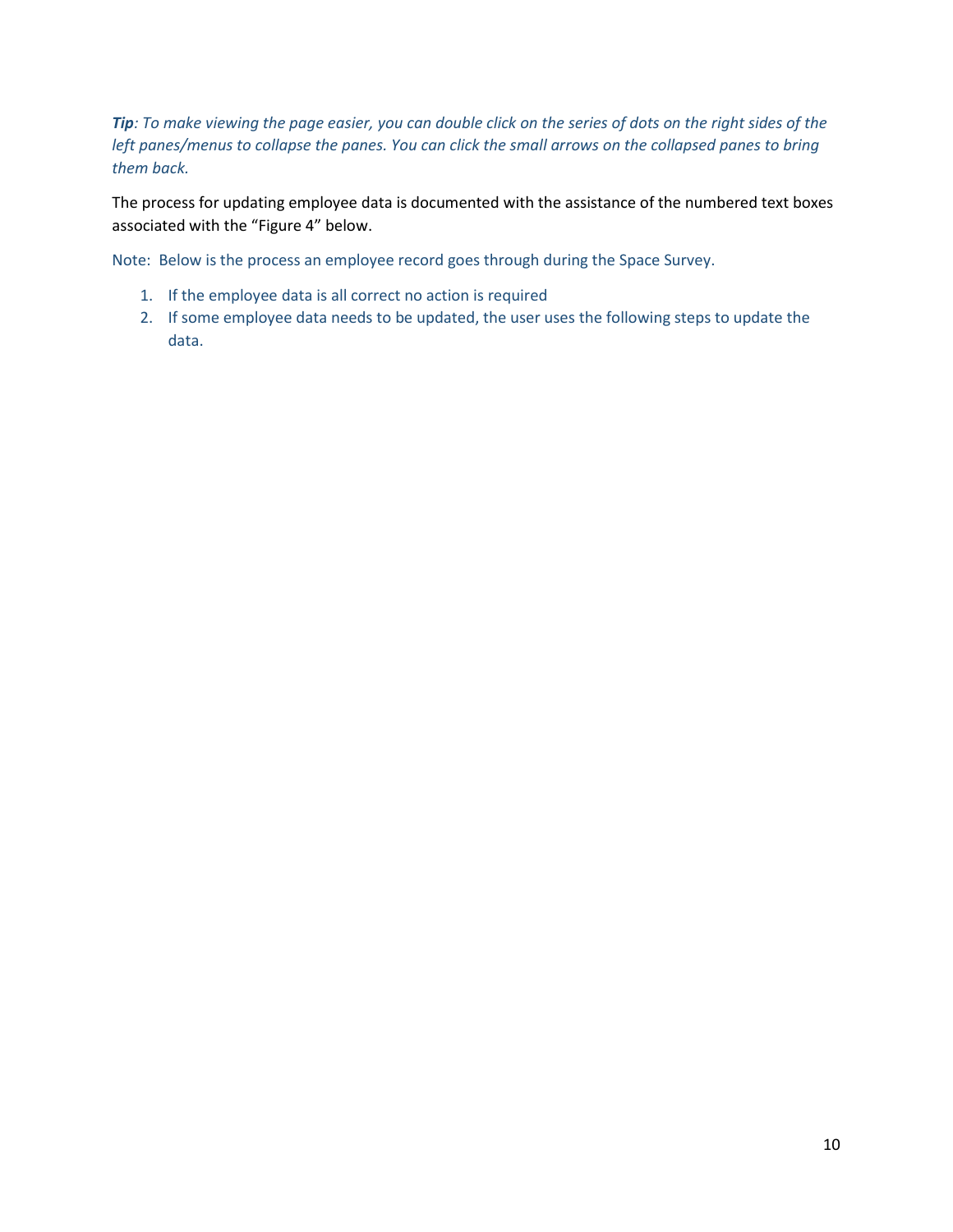

# **Figure 4 (Update Employee Locations – Home Page)**

#### **Section #1**

Select the department where the employees you would like to update are assigned.

#### **Section #2**

Select the employee to update. *Note: You may have to slide the window to the right to see the employee's title.*

#### **Section #3**

This section lists the selected employee's name, employee number, Title, Funding Source (UC employee or other) and Department Code.

#### **Section #4**

This section lists the current (if there is one) location of employee's primary room assignment.

This section also is where you can change the status of whether the employee is Principal Investigator (Researcher). You can also assign the employee to a Principal Investigator. *Note: Only used for research employee who work for Principal Investigator.*

If you make changes to Principal Investigator data, you must click the "Save" button in the top right corner of the section for the updates to get pushed through.

*Note: Data that is greyed out cannot be changed. Data with associated boxes to the can be updated.*